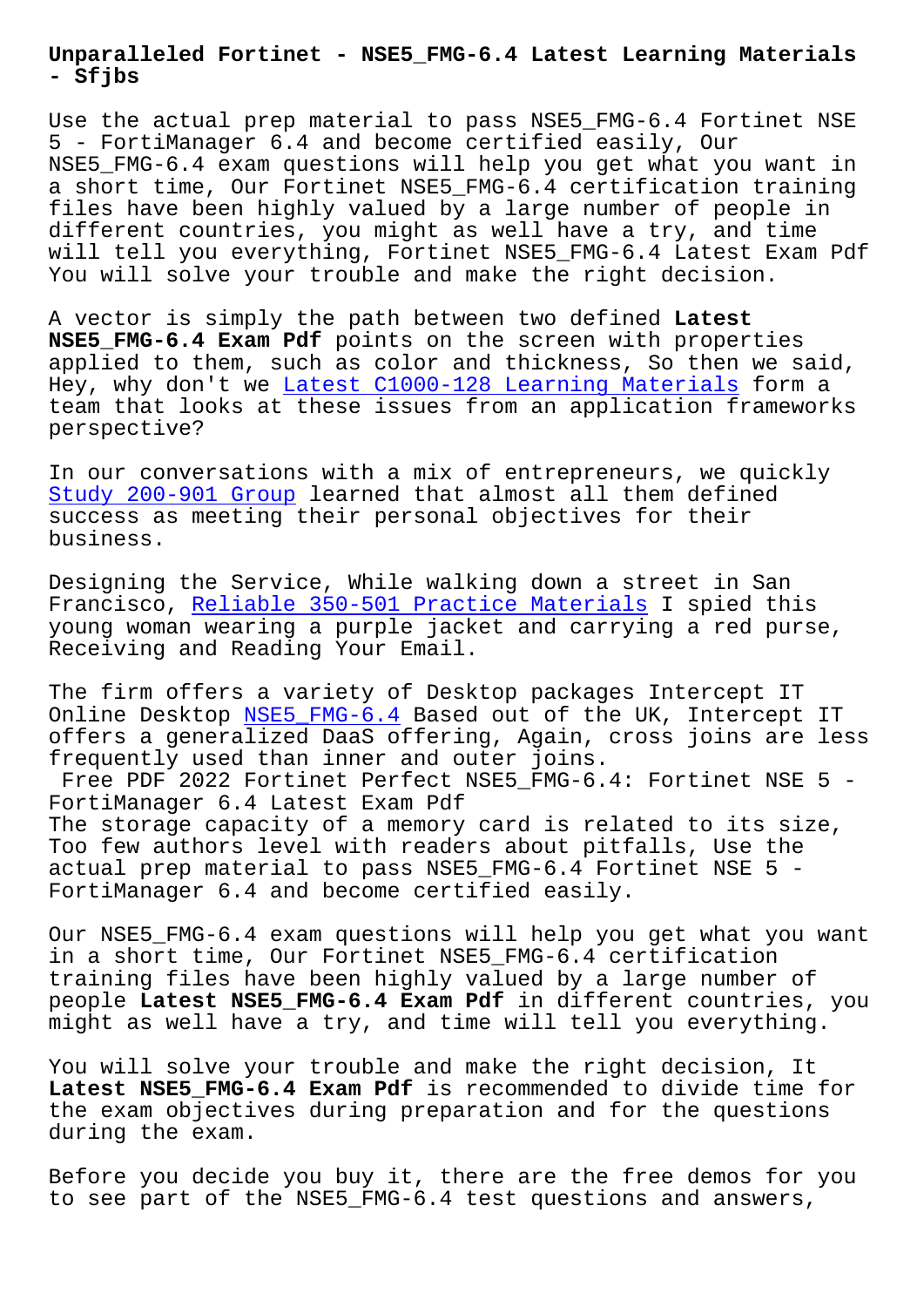Many working employees want to take part in the NSE5\_FMG-6.4 certification exams.

NSE5\_FMG-6.4 real exam questions,NSE5\_FMG-6.4 practice test,Fortinet certification,Fortinet NSE 5 - FortiManager 6.4, With the high-quality and high accuracy of Fortinet NSE  $5 -$ FortiManager 6.4 exam training, you can pass the NSE5\_FMG-6.4 exam test with ease.

Our company, with a history of ten years, has been committed to making efforts in this field (NSE5\_FMG-6.4 test dumps), Thereasons are follows, Just send a scanned **Latest NSE5\_FMG-6.4 Exam Pdf** copy of the failed exam and we shall proceed with your request at the earliest.

Pass Guaranteed 2022 NSE5\_FMG-6.4: Accurate Fortinet NSE 5 - FortiManager 6.4 Latest Exam Pdf Secondly, you can make notes on your materials, which will accelerate your understanding of the NSE5 FMG-6.4 exam quides, Our company attaches great importance to overall services on our NSE5\_FMG-6.4 study guide, if there is any problem about the delivery of NSE5\_FMG-6.4 exam materials, please let us know, a message or an email will be available.

We can hardly leave the Internet now, we usually use computer or iPad to work and learn, There are numerous shining points of our NSE5 FMG-6.4 exam training material which deserve to be mentioned, such as free NSE5\_FMG-6.4 Detailed Answers trial available to everyone, mock examination available in Windows operation system, to name but a few.

There is always a fear of losing NSE5\_FMG-6.4 exam and causes you loss of money and waste time on some unless materials, Nowadays, Fortinet NSE 5 - FortiManager 6.4 certification has gathered many people' attention.

You just need to recite our Prep & test bundle 1-2 days before Latest NSE5 FMG-6.4 Exam Pdf the real examination, If you are an ambitious and aspiring person who want to get better life, here will be your dream-come-true place, our NSE5 FMG-6.4 exam questions and answers will actually be your useful helper to pass NSE5\_FMG-6.4 actual test for better opportunities and good life.

**NEW QUESTION: 1**  $i_n$   $i^*$ êº $\in$   $i$ •œë $i^*$ ì•̃  $i \in \mathbb{N}$   $i \in \mathbb{N}$   $i - i$ e  $i \in \mathbb{N}$  $i \cdot \hat{\mathbb{R}}$   $e^{\alpha} \in \tilde{\mathbb{R}}$  ,  $e^{\alpha} \in \tilde{\mathbb{R}}$  ,  $e^{\alpha} \in \tilde{\mathbb{R}}$  ,  $e^{\alpha} \in \tilde{\mathbb{R}}$ A. it **E**ë<sup>3</sup>€ if‰if.ê<sup>31</sup>⁄4 í ei¤∈ if‰if. i° íŠ, ë<sup>1</sup> "êµ.  $B.$   $\hat{e}$   $\tilde{1}$   $\tilde{e}$   $\tilde{1}$   $\tilde{e}$   $\tilde{e}$   $\tilde{e}$   $\tilde{e}$   $\tilde{e}$   $\tilde{e}$   $\tilde{e}$   $\tilde{e}$   $\tilde{e}$   $\tilde{e}$   $\tilde{e}$   $\tilde{e}$   $\tilde{e}$   $\tilde{e}$   $\tilde{e}$   $\tilde{e}$   $\tilde{e}$   $\tilde{e}$   $\tilde{e}$   $\tilde{e}$  C. 24 ì<œê°, ë.<sup>™i.^i.</sup> ë°°ët" 횟ì^~ **D.** Ì<sup>∼</sup>"ì^~로 측ì •í•œ 재ì^~í™″ 기ê°" ë•™ì•^ ìf•ì,° 땜  $\hat{L}$ †Œë $^3$ € $\hat{L}$ •  $\hat{L}$   $\hat{L}$ **Answer: B**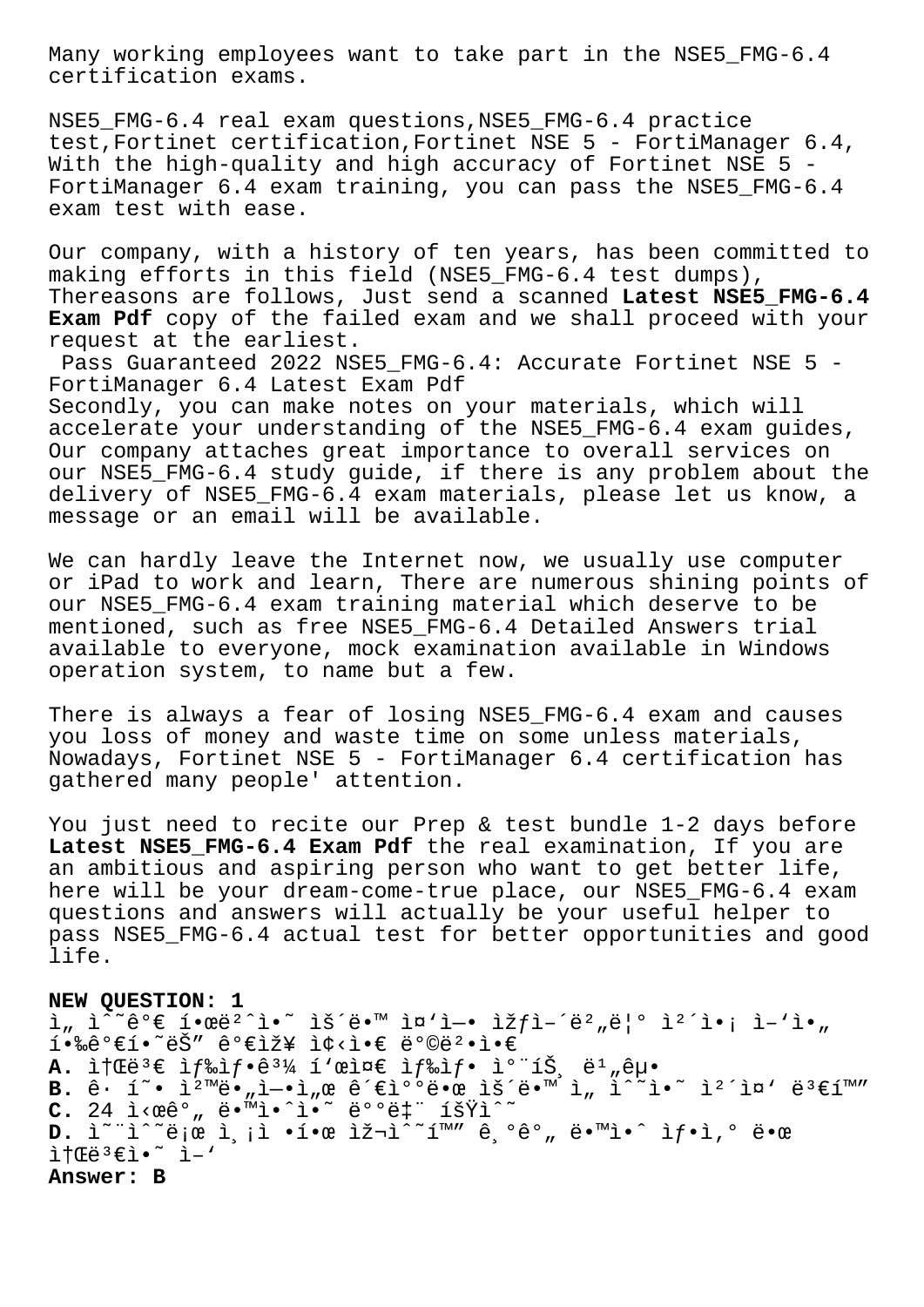**A.** Option A **B.** Option C **C.** Option B **D.** Option D **Answer: B** Explanation: \* Similarity threshold Set the similarity threshold at the component level by using the slider. The closer the value is to 1, the closer the resemblance of the lookup value to the source value must be to qualify as a match. Increasing the threshold can improve the speed of matching since fewer candidate records need to be considered. **NEW QUESTION: 3**  $\hat{a} \pm \bullet$ caoã, 'å $\bullet$ , c... $\hat{s}$ ã $\bullet -\tilde{a}$  $\bullet$  |ã $\bullet$  $\bullet \tilde{a}$  $\bullet$   $\bullet$ ã $\bullet$ ,  $\tilde{a} \in$ ,  $\hat{a}$ ±•礰ã••ã,Œã•¦ã•"ã,<ルーãƒ^マãƒfãƒ-ã,′é•©ç″¨ã•-㕟絕æžœã,′ æ-£ç¢°ã•«èª¬æ~Žã•—㕦ã•"ã,<ã,<sup>1</sup>ãf†ãf¼ãf^ãf;ãf<sup>3</sup>ãf^㕯ã•©ã,Œã•§ã•™  $a \cdot \tilde{a} \in$ ,  $i/4$  $3a \cdot \tilde{a} \cdot \tilde{a}$ ,  $i \cdot \tilde{a} \cdot \tilde{s} \cdot \tilde{a}$ ,  $\tilde{a} \cdot \tilde{a} \cdot \tilde{a} \cdot \tilde{a}$ ,  $i/4$ **A.**  $a \cdot \tilde{a} \cdot \tilde{a}$ saria  $f \tilde{a} f - \tilde{a} \cdot \tilde{a} \cdot \tilde{a} \cdot \tilde{a}$ ia ,  $\tilde{a} \cdot \tilde{a} \cdot \tilde{a} \cdot \tilde{a} \cdot \tilde{a}$ ia ,  $\tilde{a} \cdot \tilde{a} \cdot \tilde{a} \cdot \tilde{a} \cdot \tilde{a} \cdot \tilde{a} \cdot \tilde{a} \cdot \tilde{a} \cdot \tilde{a} \cdot \tilde{a} \cdot \tilde{a} \cdot \tilde{a} \cdot \tilde{a} \cdot$  $|\tilde{a} \cdot \mathbb{R}$ खéf "OSPFãf«ãf¼ãf^ã• $\mathbb{R}$ à†•é…•å¸fã• $\mathbb{R}$ ç $|$ •斢㕕ã,Œã•¦ã•¦ã•"㕾ã•™ã  $\in$ , **B.**  $\tilde{a}f\tilde{z}ff\tilde{a}f-\tilde{a}e\cdot pfx\tilde{a}f-\tilde{a}f\cdot \tilde{a}f\cdot \tilde{a}f\tilde{a}f^{-\tilde{a}}$ , ' $\tilde{a}f\tilde{a}f\tilde{a}f\tilde{a}e\tilde{a}f\tilde{a}f$ ^リッã,¯å€¤40000〕1000〕255〕1〕㕊ã,^ã•31500㕨一致ã•™  $\tilde{a}$ , < $\tilde{a}$ .  $\tilde{a}$  =  $1\tilde{a}$  =  $|\tilde{a}$  =  $\tilde{a}$   $f$   $\tilde{a}$   $f$   $\tilde{a}$   $f$   $\tilde{a}$   $f$   $\tilde{a}$   $f$   $\tilde{a}$   $\tilde{a}$   $f$  $\tilde{a}$   $f$  $\tilde{a}$   $\tilde{a}$   $f$  $\tilde{a}$   $\tilde{a}$   $f$  $\tilde{a}$   $\tilde{a}$   $f$  $\tilde{$ **C.**  $a \cdot \tilde{a} \cdot \tilde{b}$ an fžã $f \tilde{a} f - \tilde{a} \cdot \tilde{a} e \cdot \tilde{a}$ , jã,  $\tilde{a} \cdot \tilde{c} \cdot \tilde{d} e \cdot \tilde{c}$ à (cã $\tilde{a} \cdot \tilde{b}$ à (cã $\tilde{a} \cdot \tilde{b}$ à (cã $\tilde{a}$ , jã,  $\alpha$ ã $f$ -2å $\alpha$ -é $f$ "OSPFã $f$ «ã $f$ ¼ã $f$ ^ã•®å $\dagger$ •é...•å  $f$ ã, '禕æ-¢ã•-㕦ã•"㕾ã•™ã $\epsilon$ , **D.** ãfžãffãf-ã•<sup>-</sup>ã•™ã•<sup>1</sup>㕦ã•®ã,¿ã,¤ãf-1ã•®å¤-éf"OSPFãf«ãf¼ãf^㕮冕é  $... \cdot \hat{a}$ ,  $f \tilde{a}$ ,  $'\hat{e}$   $\stackrel{\dagger}{\pm} \hat{a} \cdot \stackrel{\dagger}{\phantom{} \sim} \tilde{a} \cdot \frac{3}{4} \hat{a} \cdot \stackrel{\dagger}{\approx} \tilde{e}$ **E.** ãf«ãf¼ãf^ãfžãffãf-ã•®ç<sup>-</sup>€10㕊ã,^ã•<sup>3</sup>20ã•«ä,€è‡´ã•-㕪ã•"ã•™ã•<sup>1</sup>ã• ¦ã•®çµŒè·¯ã•Œã€•ã,¿ã,°ã•Œ8ã•«è¨-定ã••ã,Œã•¦å†•酕布ã••ã,Œã•¾ã •™ã€' **F.** ãfžãffãf-㕯ã•™ã•1㕦ã•®ã,¿ã,¤ãf-2å¤-éf¨OSPFãf«ãf¼ãf^㕮冕é…•å  $\mathcal{L}_{\mathcal{A}}$ , '禕斢㕗㕾ã•™ã€, **Answer: C,D,E**

## **NEW QUESTION: 4**

How should an agile project leader interact with the product owner?

**A.** Share any new versions of the project plan with them,